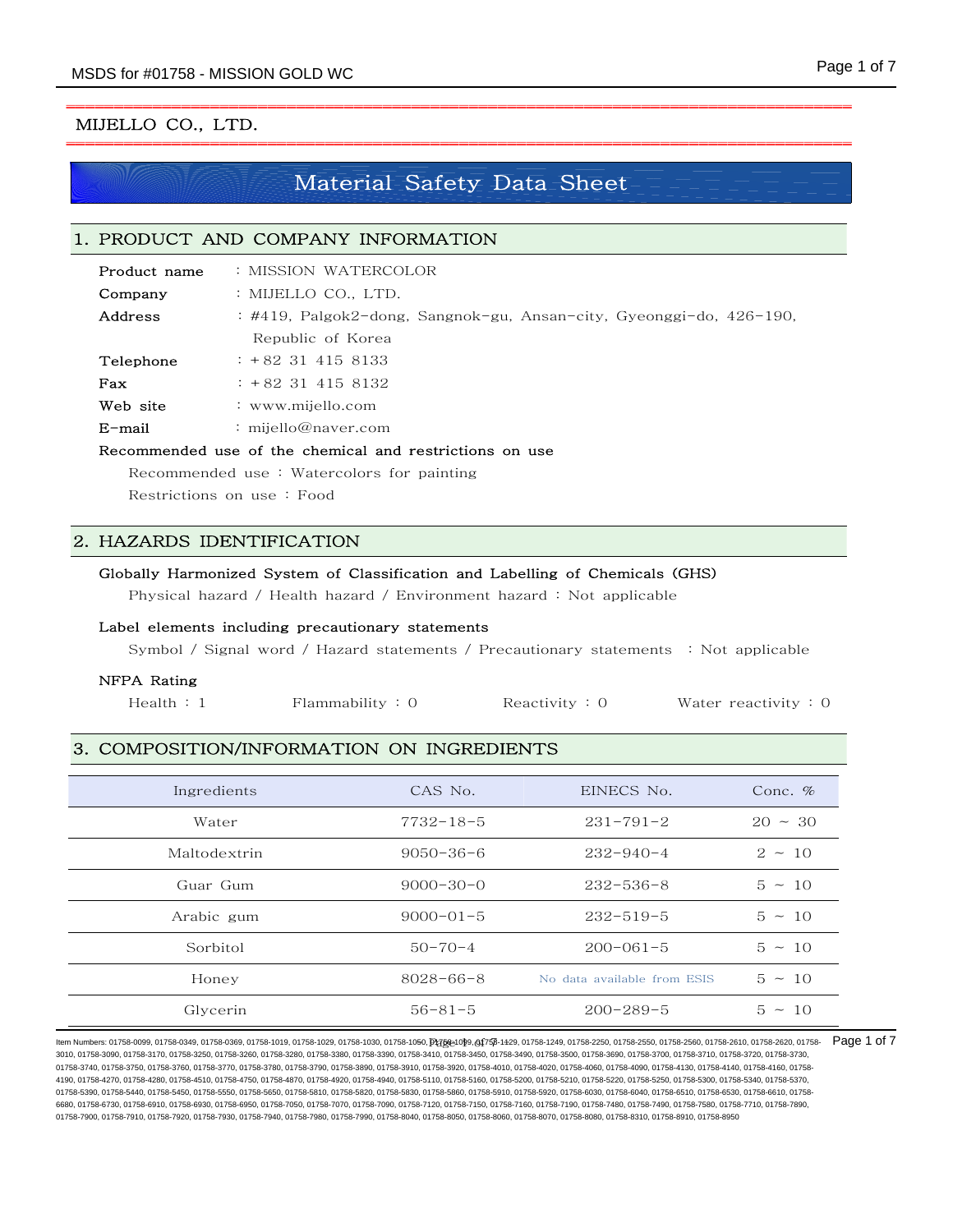# MSDS for #01758 - MISSION GOLD WC **Analyzis and Contact Contact Contact Contact Contact Contact Contact Contact Contact Contact Contact Contact Contact Contact Contact Contact Contact Contact Contact Contact Contact Contac**

| Carboxymethylcellulose Sodium | $9004 - 32 - 4$   | No data available from ESIS | $1 \sim 5$  |
|-------------------------------|-------------------|-----------------------------|-------------|
| C.I. Pigment Red 179          | $5521 - 31 - 3$   | $226 - 866 - 1$             |             |
| C.I. Pigment Blue 60          | $81 - 77 - 6$     | 201-375-5                   |             |
| Pigment Red 112               | 6535-46-2         | 229-440-3                   |             |
| C.I. Pigment Green 36         | 14302-13-7        | 238-238-4                   |             |
| Pigment Green 7               | 1328-53-6         | $215 - 524 - 7$             |             |
| Pigment Red 254               | 122390-98-1       | No data available from ESIS |             |
| Pigment Red 254               | 84632-65-5        | No data available from ESIS |             |
| C.I. Pigment Red 122          | $980 - 26 - 7$    | 213-561-3                   |             |
| C.I. Pigment Red 122          | 16043-40-6        | No data available from ESIS |             |
| C.I. Pigment Blue 15          | $147 - 14 - 8$    | $205 - 685 - 1$             |             |
| C.I. Pigment Orange 13        | $3520 - 72 - 7$   | $222 - 530 - 3$             |             |
| Pigment Violet 23             | $6358 - 30 - 1$   | $228 - 767 - 9$             |             |
| C.I. Pigment Violet 14        | 10101-56-1        | No data available from ESIS |             |
| C.I. Pigment Blue 28          | $1345 - 16 - 0$   | $310 - 193 - 6$             |             |
| Pigment Blue 29               | $1317 - 97 - 1$   | No data available from ESIS |             |
| Pigment Blue 29               | 57455-37-5        | No data available from ESIS | $5 \sim 15$ |
| C.I. Pigment Red 209          | $3573 - 01 - 1$   | No data available from ESIS |             |
| Pigment Brown 25              | $6992 - 11 - 6$   | $230 - 258 - 1$             |             |
| C.I. Pigment Red 83           | $104074 - 25 - 1$ | No data available from ESIS |             |
| Pigment Yellow 17             | $4531 - 49 - 1$   | 224-867-1                   |             |
| C.I. Pigment Yellow 42        | 51274-00-1        | 257-098-5                   |             |
| Pigment Yellow 65             | 6528-34-3         | 229-419-9                   |             |
| C.I. Pigment Blue 35          | 1345-19-3         | 215-719-7                   |             |
| Pigment Blue 35               | 68187-05-3        | $269 - 066 - 8$             |             |
| C.I. Pigment Blue 27          | $12240 - 15 - 2$  | No data available from ESIS |             |
| C.I. Pigment Umber Brown 7    | 12713-03-0        | $235 - 784 - 5$             |             |
| C.I. Pigment Red 202          | $3089 - 17 - 6$   | $221 - 424 - 4$             |             |
| C.I. Pigment Red 57:1         | 5281-04-9         | $226 - 109 - 5$             |             |
| C.I. Pigment Blue 15:3        | $147 - 14 - 8$    | $205 - 685 - 1$             |             |
| C.I. Pigment Yellow 3         | 6486-23-3         | $229 - 355 - 1$             |             |
| C.I. Pigment Red 81           | 12224-98-5        | 235-424-7                   |             |

ltem Numbers: 01758-0099, 01758-0349, 01758-0369, 01758-1019, 01758-1029, 01758-1030, 01758-10<del>50, Dgg@1</del>@9, **of758-129, 01758-1249, 01758-2250, 01758-2550, 01758-2560, 01758-2610, 01758-2610, 01758-2620, 01758-2610, 01758** 3010, 01758-3090, 01758-3170, 01758-3250, 01758-3260, 01758-3280, 01758-3380, 01758-3390, 01758-3410, 01758-3450, 01758-3490, 01758-3500, 01758-3690, 01758-3700, 01758-3710, 01758-3720, 01758-3730, 01758-3740, 01758-3750, 01758-3760, 01758-3770, 01758-3780, 01758-3890, 01758-3890, 01758-3920, 01758-4010, 01758-4020, 01758-4060, 01758-4090, 01758-4130, 01758-4140, 01758-4160, 01758-4020, 01758-4130, 01758-4160, 01758-4 4190, 01758-4270, 01758-4280, 01758-4510, 01758-4750, 01758-4870, 01758-4920, 01758-4940, 01758-5110, 01758-5160, 01758-5200, 01758-5210, 01758-5220, 01758-5250, 01758-5300, 01758-5340, 01758-5370, 01758-5390, 01758-5440, 01758-5450, 01758-5550, 01758-5650, 01758-5810, 01758-5820, 01758-5830, 01758-5860, 01758-5910, 01758-5920, 01758-6030, 01758-6040, 01758-6510, 01758-6530, 01758-6610, 01758- 6680, 01758-6730, 01758-6910, 01758-6930, 01758-6950, 01758-7070, 01758-7070, 01758-7120, 01758-7150, 01758-7160, 01758-7190, 01758-7480, 01758-7480, 01758-7480, 01758-7580, 01758-7710, 01758-7480, 01758-7480, 01758-7890, 0 01758-7900, 01758-7910, 01758-7920, 01758-7930, 01758-7940, 01758-7980, 01758-7990, 01758-8040, 01758-8050, 01758-8060, 01758-8070, 01758-8080, 01758-8310, 01758-8910, 01758-8950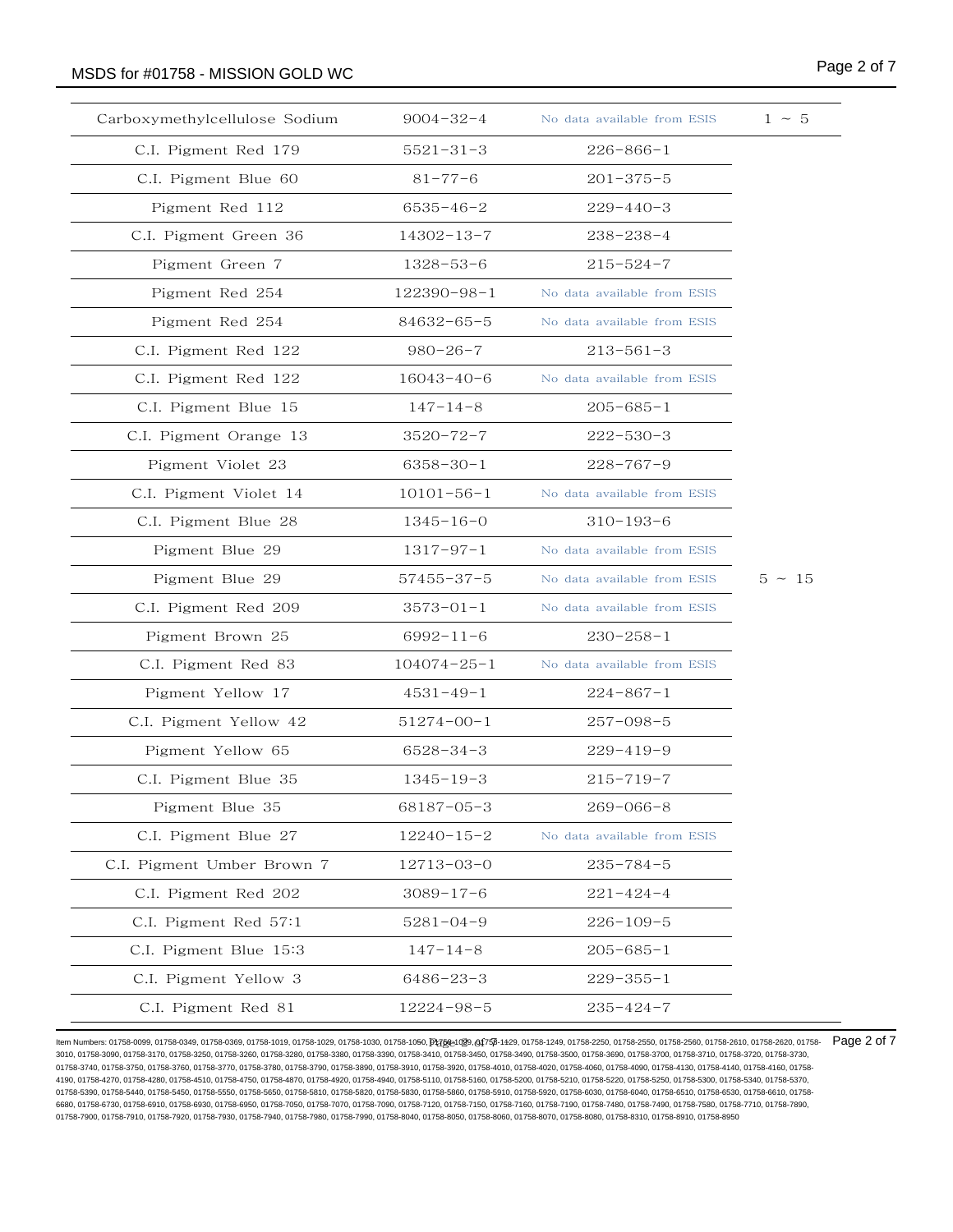| C.I. Pigment Black 7 | $1333 - 86 - 4$  | $215 - 609 - 9$ |             |
|----------------------|------------------|-----------------|-------------|
| C.I. Pigment White 6 | $13463 - 67 - 7$ | $236 - 675 - 5$ |             |
| Ferric oxide         | $1309 - 37 - 1$  | $215 - 168 - 2$ | $\langle$ 1 |
| Barium sulfate       | $7727 - 43 - 7$  | $231 - 784 - 4$ |             |
| Silicon dioxide      | $7631 - 86 - 9$  | $231 - 545 - 4$ |             |
| Etc.                 |                  |                 | $\lt$ 1     |
|                      |                  |                 |             |

# 4. FIRST AID MEASURES

# In case of eye contact

Rinse thoroughly with plenty of water for at least 15 minutes and consult a physician.

#### In case of skin contact

Wash off with soap and plenty of water.

## If inhaled

If not breathing, give artificial respiration.

## If swallowed

Never give anything by mouth to an unconscious person.

Rinse mouth with water.

# Potential Health Effects

May be harmful if swallowed.

# 5. FIRE-FIGHTING MEASURES

### Flammable properties

Flash point : No flash occurred under 110 ℃ (Rapid equilibrium method)

Flash point : No flash occurred under 250 ℃ (Cleveland open cup)

Autoignition temperature : No spontaneous combustion under 400 ℃

#### Suitable extinguisher

Water spray, alcohol-resistant foam, dry chemical, carbon dioxide

#### Specific hazards arising from the chemical

No data available

#### Special protective equipment for fire-fighters

Wear self-contained breathing apparatus for fire fighting if necessary.

# 6. ACCIDENTAL RELEASE MEASURES

#### Personal precautions

Do not get into eyes, on skin, or on clothing.

ltem Numbers: 01758-0099, 01758-0349, 01758-0369, 01758-1019, 01758-1029, 01758-1030, 01758-10<del>50, Dgg@1</del>(g9, of758-129, 01758-1249, 01758-2250, 01758-2550, 01758-2560, 01758-2610, 01758-2610, 01758-2620, 01758-2610, 01758 3010, 01758-3090, 01758-3170, 01758-3250, 01758-3260, 01758-3280, 01758-3380, 01758-3390, 01758-3410, 01758-3450, 01758-3490, 01758-3500, 01758-3690, 01758-3700, 01758-3710, 01758-3720, 01758-3730, 01758-3740, 01758-3750, 01758-3760, 01758-3770, 01758-3780, 01758-3990, 01758-3930, 01758-3920, 01758-4010, 01758-4020, 01758-4060, 01758-4090, 01758-4130, 01758-4140, 01758-4160, 01758-4120, 01758-4150, 01758-4160, 01758-4 4190, 01758-4270, 01758-4280, 01758-4510, 01758-4750, 01758-4870, 01758-4920, 01758-5410, 01758-5110, 01758-510, 01758-5200, 01758-5210, 01758-5220, 01758-5220, 01758-5250, 01758-5200, 01758-5210, 01758-5210, 01758-5210, 01 01758-5390, 01758-5440, 01758-5450, 01758-5550, 01758-5650, 01758-5810, 01758-5820, 01758-5830, 01758-5860, 01758-5910, 01758-5920, 01758-6030, 01758-6040, 01758-6510, 01758-6610, 01758-6040, 01758-6530, 01758-6610, 01758-6 6680, 01758-6730, 01758-6910, 01758-6930, 01758-6950, 01758-7070, 01758-7090, 01758-7120, 01758-7150, 01758-7160, 01758-7190, 01758-7480, 01758-7480, 01758-7480, 01758-7580, 01758-7710, 01758-7480, 01758-7480, 01758-7890, 0 01758-7900, 01758-7910, 01758-7920, 01758-7930, 01758-7940, 01758-7980, 01758-7990, 01758-8040, 01758-8050, 01758-8060, 01758-8070, 01758-8080, 01758-8310, 01758-8910, 01758-8950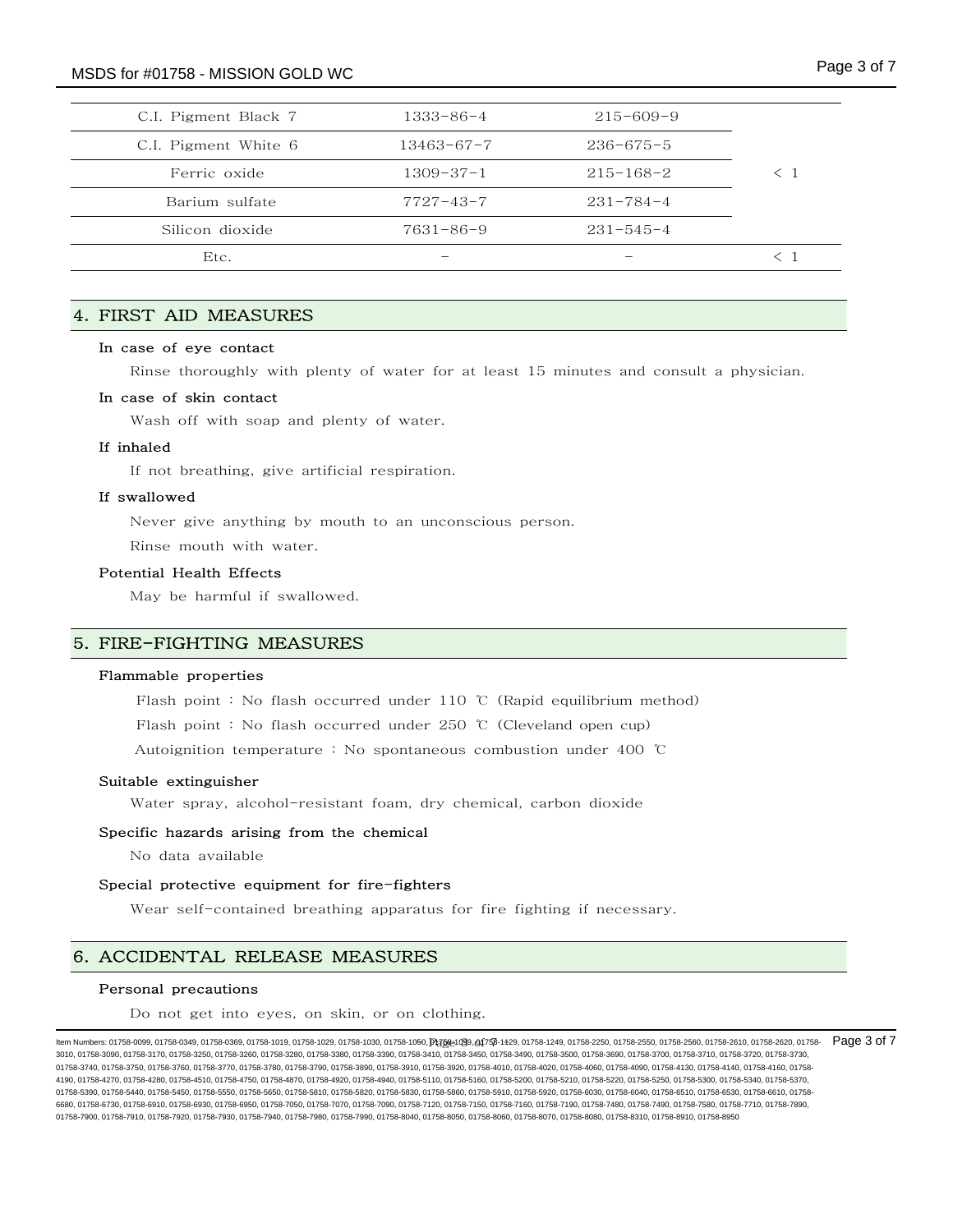Avoid breathing dust.

## Environmental precautions

Don't dispose the product into drainages.

#### Methods and materials for containment and cleaning up

Pick up and arrange disposed materials without creating dust.

Keep in suitable, closed containers for disposal.

# 7. HANDLING AND STORAGE

## Precautions for safe handling

Prevent to spill.

Provide appropriate exhaust ventilation at places where dust is formed.

#### Conditions for safe storage

Stable under general condition.

# 8. EXPOSURE CONTROL/PERSONAL PROTECTION

## Components with workplace control parameter

KOSHA :

| Chemical Name        | CAS No.          | TWA <sup>.</sup>    |
|----------------------|------------------|---------------------|
| C.I. Pigment Black 7 | 1309-37-1        | 3.5 $mg/m^3$        |
| C.I. Pigment White 6 | $13463 - 67 - 7$ | $10 \text{ mg/m}^3$ |
| Ferric oxide         | $1309 - 37 - 1$  | $5 \text{ mg/m}^3$  |

US ACGIH :

| Chemical Name        | CAS No.         | TWA <sup>.</sup>                            |
|----------------------|-----------------|---------------------------------------------|
| C.I. Pigment Blue 15 | $147 - 14 - 8$  | $1 \text{ mg/m}^3$ , as Cu                  |
| C.I. Pigment Black 7 | $1309 - 37 - 1$ | $3$ mg/m <sup>3</sup> , respirable fraction |
| Ferric oxide         | $1309 - 37 - 1$ | $5 \text{ mg/m}$ , respirable fraction      |

#### Appropriate engineering control : No data available

#### Personal protective equipment

| Respiratory protection | : General dust mask                                       |
|------------------------|-----------------------------------------------------------|
| Hand protection        | : General protective gloves                               |
| Eye protection         | : General protective goggles                              |
|                        | <b>Skin and body protection :</b> General working clothes |

ltem Numbers: 01758-0099, 01758-0349, 01758-0369, 01758-1019, 01758-1029, 01758-1030, 01758-10<del>50, DIZ 58-1050, DIZ 58-049, 01758-1219, 01758-2250, 01758-2550, 01758-2560, 01758-2610, 01758-2610, 01758-2620, 01758-2610, 01</del> 3010, 01758-3090, 01758-3170, 01758-3250, 01758-3260, 01758-3280, 01758-3380, 01758-3390, 01758-3410, 01758-3450, 01758-3490, 01758-3500, 01758-3690, 01758-3700, 01758-3710, 01758-3720, 01758-3730, 01758-3740, 01758-3750, 01758-3760, 01758-3770, 01758-3780, 01758-3990, 01758-3930, 01758-3920, 01758-4010, 01758-4020, 01758-4060, 01758-4090, 01758-4130, 01758-4140, 01758-4160, 01758-4120, 01758-4150, 01758-4160, 01758-4 4190, 01758-4270, 01758-4280, 01758-4510, 01758-4750, 01758-4870, 01758-4920, 01758-4940, 01758-5110, 01758-5160, 01758-5200, 01758-5210, 01758-5220, 01758-5250, 01758-5300, 01758-5340, 01758-5370, 01758-5390, 01758-5440, 01758-5450, 01758-5550, 01758-5650, 01758-5810, 01758-5820, 01758-5830, 01758-5860, 01758-5910, 01758-5920, 01758-6030, 01758-6040, 01758-6510, 01758-6530, 01758-6610, 01758- 6680, 01758-6730, 01758-6910, 01758-6930, 01758-6950, 01758-7070, 01758-7090, 01758-7120, 01758-7150, 01758-7160, 01758-7190, 01758-7480, 01758-7480, 01758-7480, 01758-7580, 01758-7710, 01758-7480, 01758-7480, 01758-7890, 0 01758-7900, 01758-7910, 01758-7920, 01758-7930, 01758-7940, 01758-7980, 01758-7990, 01758-8040, 01758-8050, 01758-8060, 01758-8070, 01758-8080, 01758-8310, 01758-8910, 01758-8950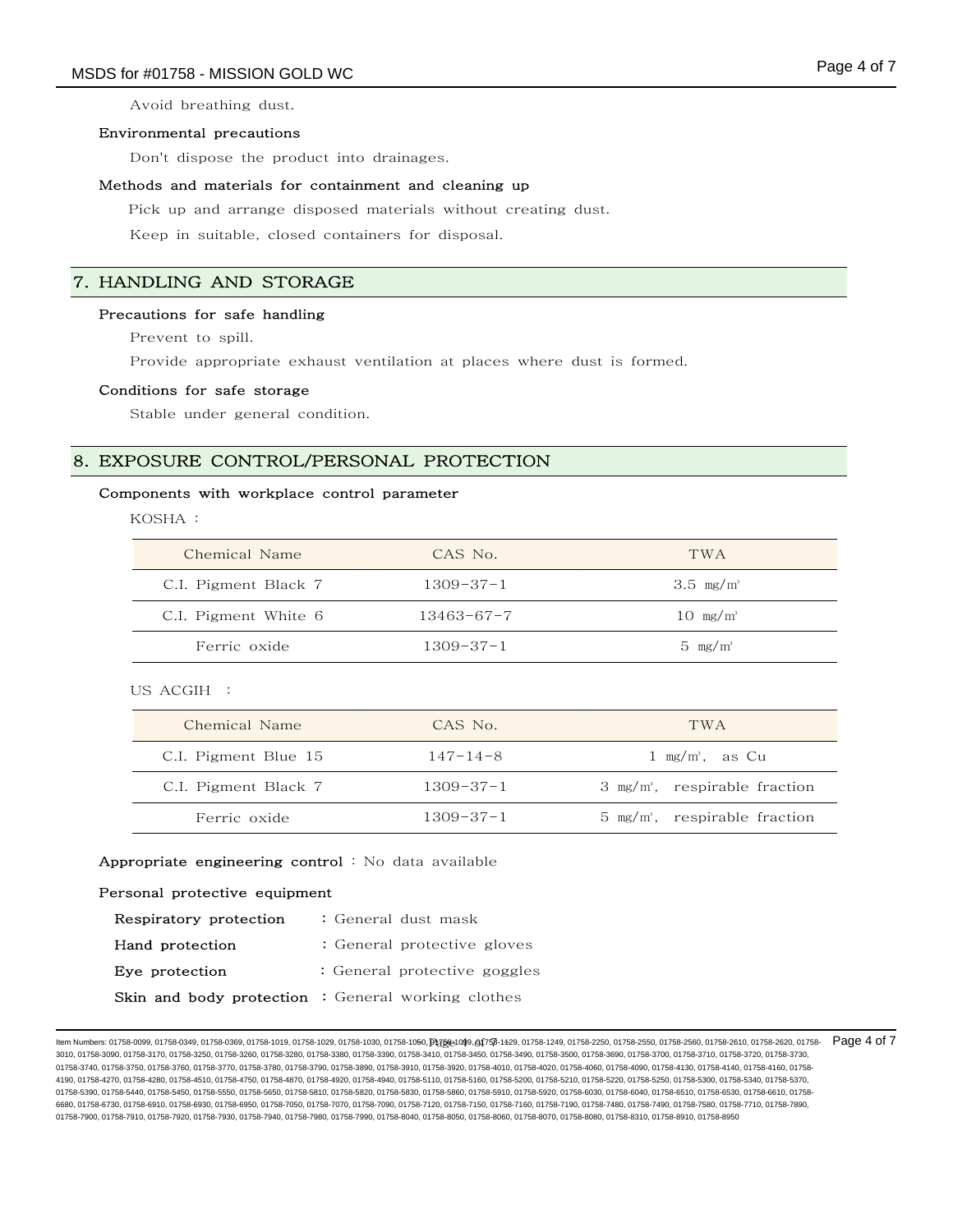## 9. PHYSICAL AND CHEMICAL PROPERTIES

State : Liquid at 20 ℃

#### Flash point

No flash occurred under 110 ℃ (Rapid equilibrium method)

No flash occurred under 250 ℃ (Cleveland open cup)

Autoignition temperature : No spontaneous combustion under 400 ℃

 $pH : 7.0 \sim 8.0$  at 20 °C

Boiling point (Initial) : > 100 ℃

Viscosity :  $> 20,000$  mPa · s (cP) at 20 ℃

**Density** : 1.319 at 20 ℃

Water solubility : Water soluble at 20 ℃

#### Explosive properties

No self-reaction hazard ※ UN TDG test & criteria - Test E3

Freezing range (Initial) : No data available

Vapour pressure : No data available

Oxidizing properties : No data available

Decomposition temperature : No data available

Partition coefficient (n-octanol/water) : No data available

Evaporation rate : No data available

Lower explosion limit : No data available

Upper explosion limit : No data available

# 10. STABILITY AND REACTIVITY

## Chemical stability

Stable under general condition.

Conditions to avoid : No data available

#### Materials to avoid

Strong oxidizing agents

## Hazardous decomposition products

Carbon oxides

# 11. TOXICOLOGICAL INFORMATION

## Acute toxicity

| Oral<br>rat |  | LD50 : $> 2,000$ mg/kg |  |  | ☀ from US NLM / IUCLID |  |  |
|-------------|--|------------------------|--|--|------------------------|--|--|
|-------------|--|------------------------|--|--|------------------------|--|--|

ltem Numbers: 01758-0099, 01758-0349, 01758-0369, 01758-1019, 01758-1029, 01758-1030, 01758-10<del>50, DIZ 58-1050, DIZ 58-1050, 01758-129,</del> 01758-129, 01758-2109, 01768-2250, 01758-2550, 01758-2560, 01758-2560, 01758-2560, 01 3010, 01758-3090, 01758-3170, 01758-3250, 01758-3260, 01758-3280, 01758-3380, 01758-3390, 01758-3410, 01758-3450, 01758-3490, 01758-3500, 01758-3690, 01758-3700, 01758-3710, 01758-3720, 01758-3730, 01758-3740, 01758-3750, 01758-3760, 01758-3770, 01758-3780, 01758-3990, 01758-3930, 01758-3920, 01758-4010, 01758-4020, 01758-4060, 01758-4090, 01758-4130, 01758-4140, 01758-4160, 01758-4120, 01758-4150, 01758-4160, 01758-4 4190, 01758-4270, 01758-4280, 01758-4510, 01758-4750, 01758-4870, 01758-4920, 01758-4940, 01758-5110, 01758-5160, 01758-5200, 01758-5210, 01758-5220, 01758-5250, 01758-5300, 01758-5340, 01758-5370, 01758-5390, 01758-5440, 01758-5450, 01758-5550, 01758-5650, 01758-5810, 01758-5820, 01758-5830, 01758-5860, 01758-5910, 01758-5920, 01758-6030, 01758-6040, 01758-6510, 01758-6610, 01758-6040, 01758-6530, 01758-6610, 01758-6 6680, 01758-6730, 01758-6910, 01758-6930, 01758-6950, 01758-7070, 01758-7090, 01758-7120, 01758-7150, 01758-7160, 01758-7190, 01758-7480, 01758-7480, 01758-7480, 01758-7580, 01758-7710, 01758-7480, 01758-7480, 01758-7890, 0 01758-7900, 01758-7910, 01758-7920, 01758-7930, 01758-7940, 01758-7980, 01758-7990, 01758-8040, 01758-8050, 01758-8060, 01758-8070, 01758-8080, 01758-8310, 01758-8910, 01758-8950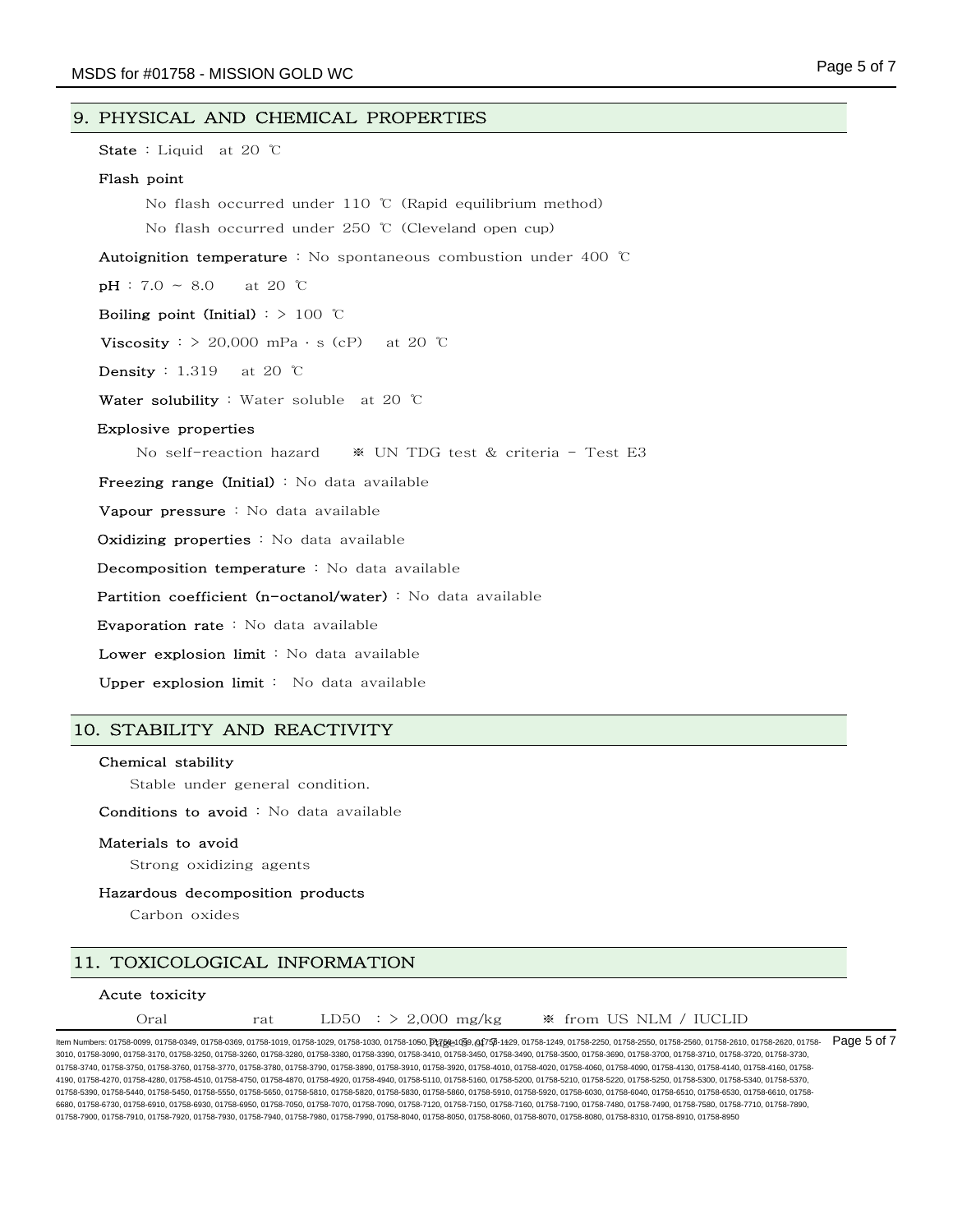| Skin                                                                         | rabbit        | LD50 : $> 5,000$ mg/kg                                                                      |  |  |
|------------------------------------------------------------------------------|---------------|---------------------------------------------------------------------------------------------|--|--|
| Inhalation                                                                   | rat           | $LC50$ : $> 10$ mg/L (dust, 4h)                                                             |  |  |
| Skin irritation                                                              |               | ☀ from IUCLID                                                                               |  |  |
|                                                                              |               | May cause skin irritation. (Ferric oxide, Titanium dioxide)                                 |  |  |
| Eye irritation                                                               | * from IUCLID |                                                                                             |  |  |
|                                                                              |               | May cause eye irritation. (Ferric oxide, Barium sulfate, Titanium dioxide, Silicon dioxide) |  |  |
| Respiratory sensitization : No data available                                |               |                                                                                             |  |  |
| $\operatorname{\mathsf{Skin}}$ sensitization : No data available             |               |                                                                                             |  |  |
| Carcinogenicity                                                              |               | $*$ from IARC                                                                               |  |  |
|                                                                              |               | Suspected of causing cancer. (C.I. Pigment Black 7, C.I. Pigment White 6)                   |  |  |
| <b>Reproductive toxicity</b> : No data available                             |               |                                                                                             |  |  |
| Specific target organ toxicity - single exposure $(GHS)$ : No data available |               |                                                                                             |  |  |
| Specific target organ toxicity – repeated exposure (GHS): No data available  |               |                                                                                             |  |  |
| Aspiration hazard : No data available                                        |               |                                                                                             |  |  |
|                                                                              |               |                                                                                             |  |  |

# 12. ECOLOGICAL INFORMATION

#### Toxicity

| Fish       | $LC50$ : $> 100$ mg/L (96 h) | ☀ from IUCLID |
|------------|------------------------------|---------------|
| Crustacean | $EC50$ : $> 100$ mg/L (48 h) |               |
| Algae      | $EC50$ : $> 100$ mg/L (96 h) |               |

Persistence and degradability : No data available

Bioaccumulative potential : No data available

Mobility in soil : No data available

Other adverse effects : No data available

# 13. DISPOSAL CONSIDERATIONS

## Disposal consideration

Observe all environmental regulations.

#### Disposal precaution

Avoid disposing to the environment.

# 14. TRANSPORT INFORMATION

UN TDG : Not dangerous goods

#### IMDG : Not dangerous goods

ltem Numbers: 01758-0099, 01758-0349, 01758-0369, 01758-1019, 01758-1029, 01758-1030, 01758-10<del>50, DIZ 58-1050, DIZ 58-1050, 01758-129,</del> 01758-129, 01758-2109, 01768-2250, 01758-2550, 01758-2560, 01758-2561, 01758-2560, 01 3010, 01758-3090, 01758-3170, 01758-3250, 01758-3260, 01758-3280, 01758-3380, 01758-3390, 01758-3410, 01758-3450, 01758-3490, 01758-3500, 01758-3690, 01758-3700, 01758-3710, 01758-3720, 01758-3730, 01758-3740, 01758-3750, 01758-3760, 01758-3770, 01758-3780, 01758-3990, 01758-3930, 01758-3920, 01758-4010, 01758-4020, 01758-4060, 01758-4090, 01758-4130, 01758-4140, 01758-4160, 01758-4120, 01758-4150, 01758-4160, 01758-4 4190, 01758-4270, 01758-4280, 01758-4510, 01758-4750, 01758-4870, 01758-4920, 01758-4940, 01758-5110, 01758-5160, 01758-5200, 01758-5210, 01758-5220, 01758-5250, 01758-5300, 01758-5340, 01758-5370, 01758-5390, 01758-5440, 01758-5450, 01758-5550, 01758-5650, 01758-5810, 01758-5820, 01758-5830, 01758-5860, 01758-5910, 01758-5920, 01758-6030, 01758-6040, 01758-6510, 01758-6530, 01758-6610, 01758- 6680, 01758-6730, 01758-6910, 01758-6930, 01758-6950, 01758-7070, 01758-7090, 01758-7120, 01758-7150, 01758-7190, 01758-7490, 01758-7480, 01758-7490, 01758-7580, 01758-7580, 01758-7710, 01758-7480, 01758-7480, 01758-7890, 0 01758-7900, 01758-7910, 01758-7920, 01758-7930, 01758-7940, 01758-7980, 01758-7990, 01758-8040, 01758-8050, 01758-8060, 01758-8070, 01758-8080, 01758-8310, 01758-8910, 01758-8950